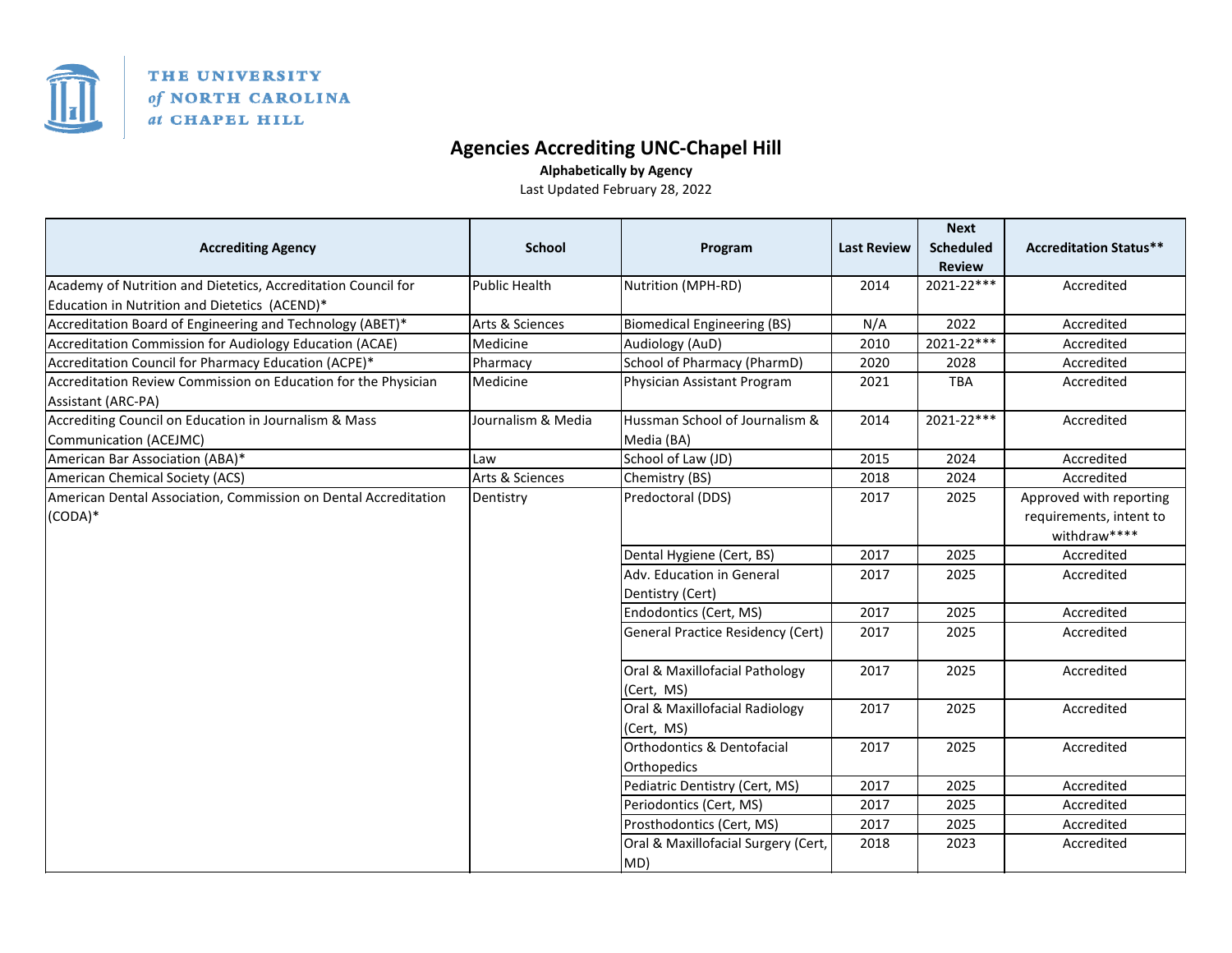| American Library Association (ALA)                                                                                     | Info & Library Science | School of Information & Library<br>Science (MSIS, MSLS)                 | 2014 | $2022***$  | Accredited |
|------------------------------------------------------------------------------------------------------------------------|------------------------|-------------------------------------------------------------------------|------|------------|------------|
| American Nurses Credentialing Center (ANCC)                                                                            | <b>Friday Center</b>   | Nursing (Continuing education<br>programs)                              | 2012 | 2024       | Accredited |
| American Occupational Therapy Association (AOTA), Accreditation<br>Council for Occupational Therapy Education (ACOTE)* | Medicine               | Occupational Therapy (MS)                                               | 2021 | 2027       | Accredited |
| American Psychological Association, Commission on Accreditation                                                        | Arts & Sciences        | Clinical Psychology (PhD)                                               | 2020 | 2026       | Accredited |
| (APA-CoA)*                                                                                                             | Education              | School Psychology (PhD)                                                 | 2016 | 2023       | Accredited |
| American Registry of Radiologic Technologists (ARRT)                                                                   | Medicine               | Radiological Science (MRS)                                              | 2020 | 2025       | Accredited |
| Association to Advance Collegiate Schools of Business (AACSB)                                                          | <b>Business</b>        | School of Business (BSBA, MAC,<br>MBA, PhD)                             | 2019 | 2024       | Accredited |
| Commission on Accreditation in Physical Therapy Education (CAPTE)*                                                     | Medicine               | Physical Therapy (DPT)                                                  | 2019 | 2029       | Accredited |
| Commission on Accreditation of Allied Health Education Programs<br>(CAAHEP)                                            | <b>Public Health</b>   | Mary Rose Tully Training Initiative                                     | 2016 | 2021-22*** | Accredited |
| Commission on Accreditation of Healthcare Management Education<br>CAHME)                                               | <b>Public Health</b>   | Health Policy & Management<br>(MHA)                                     | 2015 | 2023       | Accredited |
| Commission on Collegiate Nursing Education (CCNE)*                                                                     | <b>Nursing</b>         | Nursing (BSN, MSN)                                                      | 2011 | 2021-22*** | Accredited |
|                                                                                                                        |                        | Nursing (Post MSN, DNP)                                                 | 2014 | 2021-22*** | Accredited |
| Council for Accreditation of Counseling and Related Educational                                                        | Education              | <b>School Counseling (MEd)</b>                                          | 2019 | 2023       | Accredited |
| Programs (CACREP)                                                                                                      | Medicine               | <b>Clinical Rehabilitation &amp; Mental</b><br><b>Health Counseling</b> | 2019 | 2022       | Accredited |
| Council for Accreditation of Educator Preparation (CAEP)                                                               | Education              | School of Education (Professional<br>programs)                          | 2018 | 2023       | Accredited |
| Council of Social Work Education-Council of Accreditation (CSWE)                                                       | Social Work            | School of Social Work (MSW)                                             | 2018 | 2026       | Accredited |
| Council on Academic Accreditation in Audiology & Speech-Language                                                       | Medicine               | Audiology (AuD)                                                         | 2017 | 2023       | Accredited |
| Pathology (CAA) of the American Speech-Language Hearing<br>Association (ASHA)*                                         |                        | Speech-Language Pathology (MS)                                          | 2017 | 2023       |            |
| Council on Education for Public Health (CEPH)*                                                                         | <b>Public Health</b>   | School of Public Health (all degree<br>programs)                        | 2017 | 2024       | Accredited |
| Joint Review Committee on Education in Radiologic Technology<br>(JRCERT)*                                              | Medicine               | Radiologic Science (BS)                                                 | 2017 | 2022       | Accredited |
| Liaison Committee on Medical Education (LCME)*                                                                         | Medicine               | Medicine (MD)                                                           | 2020 | 2028       | Accredited |
| National Accrediting Agency for Clinical Laboratory Sciences (NAACLS) Medicine                                         |                        | Clinical Laboratory Science (BS,<br>Cert)                               | 2015 | 2026       | Accredited |
|                                                                                                                        |                        | Molecular Diagnostic Science<br>(MCLS-MDS)                              | 2016 | 2026       | Accredited |
| National Association of School Psychologists (NASP)                                                                    | Education              | School Psychology (PhD)                                                 | 2016 | 2023       | Accredited |
| National Council on Family Relations (NCFR)                                                                            | Education              | Human Development and Family<br>Studies (BAED)                          | 2020 | 2025       | Accredited |